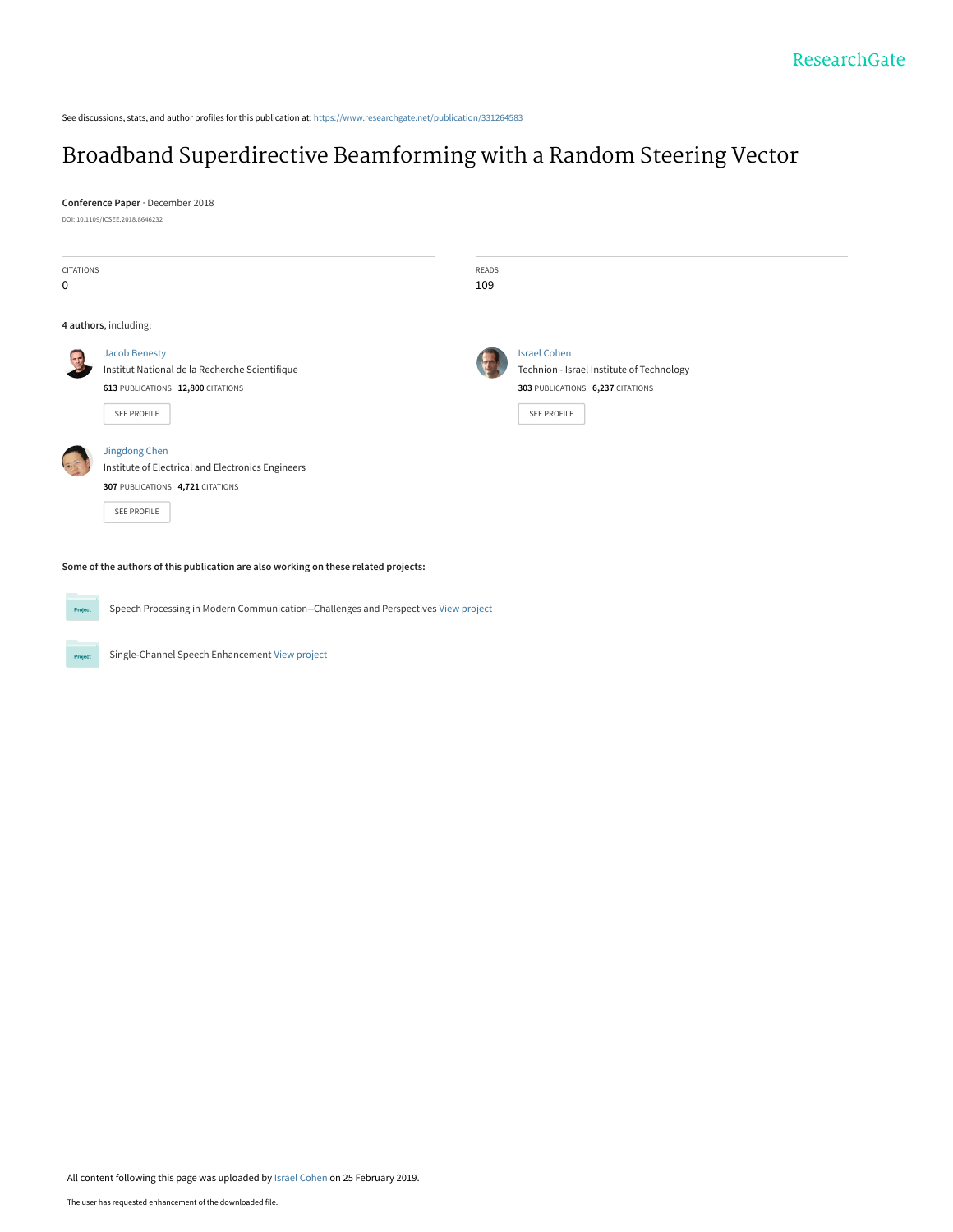# Broadband Superdirective Beamforming with a Random Steering Vector

Xianghui Wang<sup>1,3</sup>, Jacob Benesty<sup>2</sup>, Israel Cohen<sup>3</sup>, and Jingdong Chen<sup>1</sup>

<sup>1</sup>CIAIC and School of Marine Science and Technology, Northwestern Polytechnical University, 127 Youyi West Road, Xi'an 710072, China <sup>2</sup>INRS-EMT, University of Quebec, QC H5A 1K6, Canada

<sup>3</sup>Department of Electrical Engineering, Technion–Israel Institute of Technology, Technion City, Haifa 32000, Israel

*Abstract*—In this paper, we address the problem of designing broadband superdirective beamformers under some uncertainties in the direction of arrival (DoA) of the desired source. We formulate the signal model with a random steering vector, and propose a set of maximum signal-to-noise ratio gain (MSNRG) beamformers from the perspective of maximizing the signal-tonoise ratio (SNR) gain. The MSNRG beamformers can achieve maximum SNR gain and almost frequency-invariant beampatterns. Preliminary simulation results illustrate the properties and advantages of the proposed beamformers.

*Index Terms*—Microphone arrays, fixed beamforming, superdirective beamforming, random steering vector, signal-tonoise ratio (SNR) gain.

### I. INTRODUCTION

Beamforming is one of the the most popular methods to deal with ubiquitous background noise, reverberation, competing sources, and interferences [1]–[3]. Beamforming algorithms can be broadly divided into two categories [2], [4], i.e., fixed and adaptive ones. In this paper, we focus on the design of fixed beamformers.

The delay-and-sum (DS) beamforming structure, which has been widely used in narrowband applications [5], generally has frequency-dependent directivity patterns [6]. The beamwidth of the main lobe of the DS beamformer decreases with the increase of frequency, which makes it unsuitable for processing broadband desired signals, such as speech, and suppressing noise and interferences at low frequency bands. Another drawback of this beamformer is its low directivity factor (DF), which limits its performance in dealing with reverberation. Recently, superdirective (SD) [7]–[10] and differential [11]–[16] beamformers have attracted much attention due to their frequency-invariant beampatterns, high DFs, and compact structures. Traditionally, most of the SD and differential beamformers are designed for point sources with fixed directions. In practice, however, there are some uncertainties in the DoA of the source of interest due to multiple reasons such as movement of the source, inaccurate DoA estimation, etc [17]–[20]. To take into account DoA uncertainties, we reformulate the signal model in this paper and develop a set of MSNRG beamformers that yield the maximum SNR gain. The beampatterns obtained with the MSNRG beamformers are almost frequency invariant when

they are applied to microphone arrays with small interelement spacing. The MSNRG beamformers can control the beamwidth of the main lobe indirectly. Preliminary simulation results illustrate the properties and advantages of the proposed MSNRG beamformers.

#### II. SIGNAL MODEL AND PROBLEM FORMULATION

We consider a plane wave, in the farfield, that propagates in an anechoic acoustic environment at the speed of sound, i.e., *c* = 340 m/s, and impinges on a uniform linear sensor array consisting of *M* omnidirectional microphones, where the distance between two successive sensors is equal to  $\delta$ . The direction of the source signal to the array is parameterized by the azimuth angle  $\theta$ . In this context, the steering vector (of length *M*) is given by

$$
\mathbf{d}\left(\omega,\theta\right) = \left[1 \ e^{-\jmath\omega\tau_0\cos\theta} \ \cdots \ e^{-\jmath\left(M-1\right)\omega\tau_0\cos\theta}\right]^T, \quad (1)
$$

where the superscript <sup>*T*</sup> is the transpose operator,  $j = \sqrt{-1}$  is the imaginary unit,  $\omega = 2\pi f$  is the angular frequency,  $f > 0$ is the temporal frequency, and  $\tau_0 = \delta/c$  is the time delay between two successive sensors at the angle  $\theta = 0$ .

We are interested in fixed beamformers with small values of  $\delta$ , which is much smaller than  $\lambda/2$ , where  $\lambda$  is the signal wavelength, like in superdirective [7], [21] or differential [22], [23] beamforming, in order to eliminate spatial aliasing and achieve high DFs and frequency-independent beampatterns. But, contrary to these beamformers, the source of interest (desired source) may not be exactly at the angle  $\theta_s = 0$ (endfire direction) in our context. Here, we assume that there are some uncertainties in the desired source direction  $\theta_s$ , so that its corresponding steering vector,  $\mathbf{d}(\omega, \theta_s)$ , is random. To simplify the derivation of the beamformers, it will be assumed in the rest of this paper that  $\theta_s$  is uniformly distributed on the interval  $[0, \psi]$ , where  $\psi$   $(0 < \psi < \pi)$  is a design parameter. In practice,  $\psi$  can be estimated by the algorithms presented in [24]–[26]. For conciseness, we assume that the microphone array and desired source are in the same plane and the elevation angle is 0. In this case, the mean and the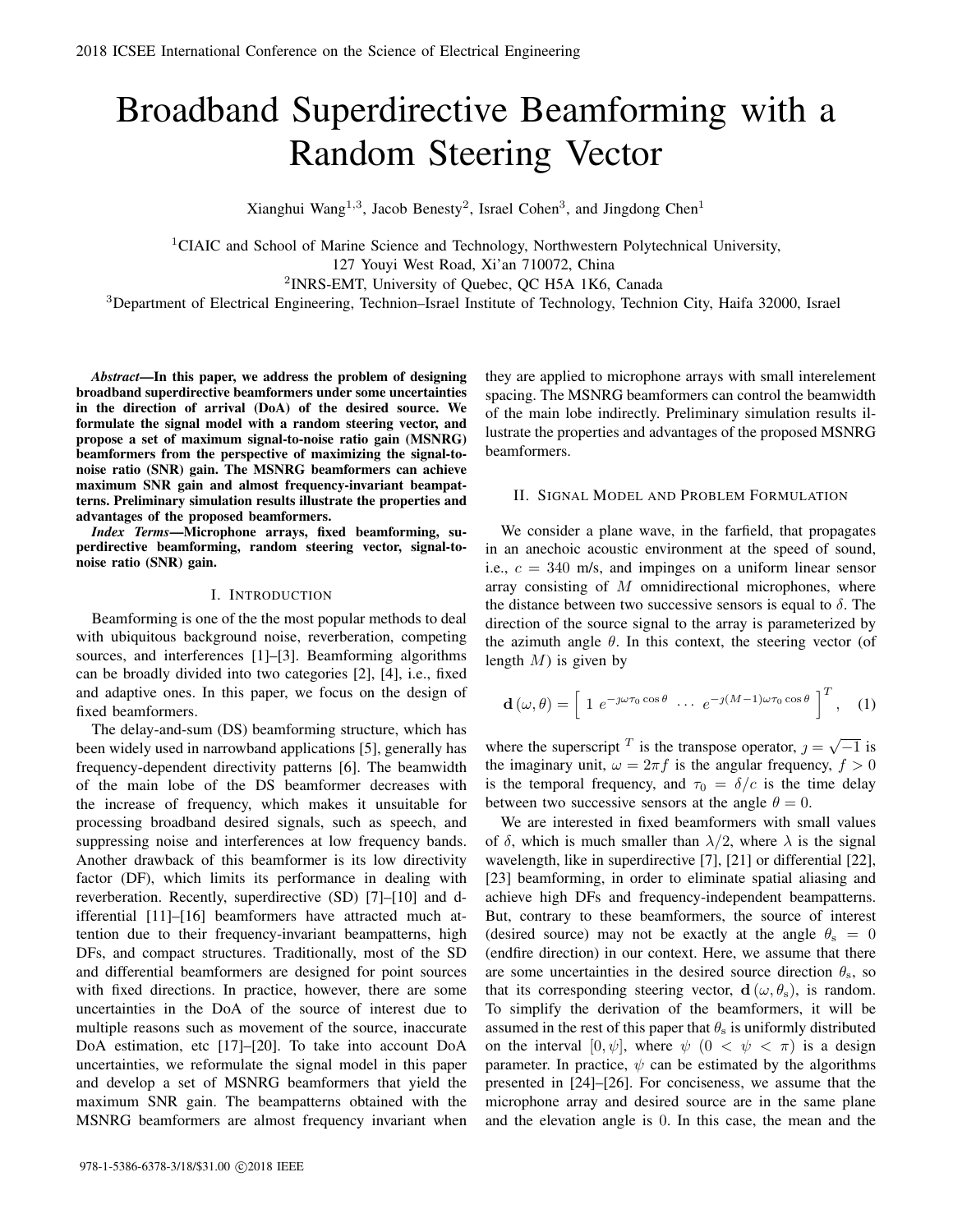covariance matrix of  $d$  ( $\omega$ ,  $\theta_s$ ) are, respectively,

$$
\overline{\mathbf{d}}_{\psi}(\omega) = E[\mathbf{d}(\omega, \theta_{\mathrm{s}})]
$$

$$
= \frac{1}{\psi} \int_{0}^{\psi} \mathbf{d}(\omega, \theta_{\mathrm{s}}) d\theta_{\mathrm{s}}
$$
(2)

and

$$
\begin{split} \mathbf{\Phi}_{\mathbf{d},\psi} \left( \omega \right) &= E \left\{ \left[ \mathbf{d} \left( \omega, \theta_{\rm s} \right) - \overline{\mathbf{d}}_{\psi} \left( \omega \right) \right] \left[ \mathbf{d} \left( \omega, \theta_{\rm s} \right) - \overline{\mathbf{d}}_{\psi} \left( \omega \right) \right]^{H} \right\} \\ &= \mathbf{\Upsilon}_{\psi} \left( \omega \right) - \overline{\mathbf{d}}_{\psi} \left( \omega \right) \overline{\mathbf{d}}_{\psi}^{H} \left( \omega \right), \end{split} \tag{3}
$$

where  $E[\cdot]$  denotes mathematical expectation, the superscript *<sup>H</sup>* is the conjugate-transpose operator, and

$$
\mathbf{\hat{T}}_{\psi}(\omega) = E\left[\mathbf{d}(\omega, \theta_{s}) \mathbf{d}^{H}(\omega, \theta_{s})\right]
$$

$$
= \frac{1}{\psi} \int_{0}^{\psi} \mathbf{d}(\omega, \theta_{s}) \mathbf{d}^{H}(\omega, \theta_{s}) d\theta_{s}.
$$
(4)

The matrix  $\Phi_{d,\psi}(\omega)$  captures the uncertainties in the random steering vector **d**  $(\omega, \theta_s)$ .

With this signal model, the zero-mean observed signal vector (of length *M*) is

$$
\mathbf{y}(\omega) = \begin{bmatrix} Y_1(\omega) & Y_2(\omega) & \cdots & Y_M(\omega) \end{bmatrix}^T
$$
  
=  $\mathbf{x}(\omega) + \mathbf{v}(\omega)$   
=  $\mathbf{d}(\omega, \theta_s) X(\omega) + \mathbf{v}(\omega)$ , (5)

 $\overline{f}$ 

where  $Y_m(\omega)$  is the observed signal at the *m*th microphone, **x** ( $\omega$ ) = **d** ( $\omega$ ,  $\theta$ <sub>s</sub>) *X* ( $\omega$ ), *X* ( $\omega$ ) is the zero-mean desired signal, and  $\mathbf{v}(\omega)$  is the zero-mean additive noise signal vector, which is defined analogously to **y**  $(\omega)$ . The desired signal and additive noise are assumed to be uncorrelated with each other. We deduce that the correlation matrix of  $y(\omega)$  is

$$
\begin{aligned} \mathbf{\Phi}_{\mathbf{y}}\left(\omega\right) &= E\left[\mathbf{y}\left(\omega\right)\mathbf{y}^{H}\left(\omega\right)\right] \\ &= \phi_{X}\left(\omega\right)\mathbf{\Upsilon}_{\psi}\left(\omega\right) + \mathbf{\Phi}_{\mathbf{v}}\left(\omega\right) \\ &= \phi_{X}\left(\omega\right)\mathbf{\Upsilon}_{\psi}\left(\omega\right) + \phi_{V_{1}}\left(\omega\right)\mathbf{\Gamma}_{\mathbf{v}}\left(\omega\right), \end{aligned} \tag{6}
$$

where  $\phi_X(\omega) = E\left[|X(\omega)|^2\right]$  and  $\phi_{V_1}(\omega) = E\left[|V_1(\omega)|^2\right]$ ] are the variances of  $X(\omega)$  and  $V_1(\omega)$ , respectively, with  $V_1(\omega)$  being the noise signal at the first microphone,  $\Phi_{\mathbf{v}}(\omega) = E[\mathbf{v}(\omega) \mathbf{v}^H(\omega)]$  is the correlation matrix of  $\mathbf{v}(\omega)$ , and  $\mathbf{\Gamma}_{\mathbf{v}} (\omega) = \frac{\Phi_{\mathbf{v}} (\omega)}{\phi_{V_1} (\omega)}$  is the pseudo-coherence matrix of  $\mathbf{v}(\omega)$ . In the rest, it is assumed that we deal with the diffuse noise, so that

$$
\mathbf{\Gamma}_{\mathbf{v}}\left(\omega\right) = \mathbf{\Gamma}_{\mathbf{d}}\left(\omega\right)
$$

$$
= \mathcal{N}_{f} \int_{0}^{\pi} f(\theta) \mathbf{d}\left(\omega, \theta\right) \mathbf{d}^{H}\left(\omega, \theta\right) d\theta, \tag{7}
$$

where  $f(\theta)$  is a positive function on the interval  $[0, \pi]$ , and

$$
\mathcal{N}_f = \frac{1}{\int_0^{\pi} f(\theta) d\theta} \tag{8}
$$

is a normalization parameter. Here, we set  $f(\theta) = 1$ , which results in the cylindrically isotropic (diffuse) noise field. The  $(i, j)$ th element of the  $M \times M$  matrix  $\Gamma_d(\omega)$  in this case is

$$
[\mathbf{\Gamma}_{\mathbf{d}}(\omega)]_{ij} = J_0[\omega(j-i)/c],\tag{9}
$$

where  $J_0[\cdot]$  is the zero-order Bessel function of the first kind. It should be noted that in many studies about superdirective and differential beamformers [7], [9], [13], the spherically isotropic noise is used to design and evaluate the beamformers. In this work, however, since it is assumed that the microphone array and the desired source are in the same plane and the elevation angle is 0, the cylindrically isotropic noise field is used.

By applying a complex-valued linear filter (of length *M*), **h** ( $\omega$ ), to the observed signal vector, **y** ( $\omega$ ), we obtain the beamformer output:

$$
Z(\omega) = \mathbf{h}^{H}(\omega) \mathbf{y}(\omega)
$$
  
=  $\mathbf{h}^{H}(\omega) \mathbf{d}(\omega, \theta_{s}) X(\omega) + \mathbf{h}^{H}(\omega) \mathbf{v}(\omega),$  (10)

where  $Z(\omega)$  is the estimate of the desired signal. We deduce that the variance of  $Z(\omega)$  is

$$
\phi_Z(\omega)
$$
\n=  $\mathbf{h}^H(\omega)\mathbf{\Phi}_\mathbf{y}(\omega)\mathbf{h}(\omega)$   
\n=  $\phi_X(\omega)\mathbf{h}^H(\omega)\mathbf{\Upsilon}_{\psi}(\omega)\mathbf{h}(\omega) + \phi_{V_1}(\omega)\mathbf{h}^H(\omega)\mathbf{\Upsilon}_{\mathrm{d}}(\omega)\mathbf{h}(\omega)$   
\n=  $\phi_X(\omega) |\mathbf{h}^H(\omega)\overline{\mathbf{d}}_{\psi}(\omega)|^2 + \phi_X(\omega)\mathbf{h}^H(\omega)\mathbf{\Phi}_{\mathrm{d},\psi}(\omega)\mathbf{h}(\omega) + \phi_{V_1}(\omega)\mathbf{h}^H(\omega)\mathbf{\Gamma}_{\mathrm{d}}(\omega)\mathbf{h}(\omega).$  (11)

It is always possible to exploit the deterministic distortionless constraint:

$$
\mathbf{h}^{H}(\omega)\overline{\mathbf{d}}_{\psi}(\omega) = 1.
$$
 (12)

## III. PERFORMANCE MEASURES

The first important measure is the beampattern or directivity pattern, which describes the sensitivity of the beamformer to a plane wave impinging on the array from the direction *θ*. It is given by

$$
\mathcal{B}[\mathbf{h}(\omega), \theta] = \mathbf{d}^H(\omega, \theta) \mathbf{h}(\omega)
$$
  
= 
$$
\sum_{m=1}^M H_m(\omega) e^{j(m-1)\omega \tau_0 \cos \theta}, \qquad (13)
$$

where  $H_m(\omega)$ ,  $m = 1, 2, \dots, M$  are the complex-valued coefficients of the filter  $h(\omega)$ . The lobe with the highest amplitude is named the main lobe. The range between the first nulls on each side of the main lobe is defined as the beamwidth.

If we take Microphone 1 as the reference, we can define the input SNR with respect to this reference as

$$
iSNR\left(\omega\right) = \frac{\phi_X\left(\omega\right)}{\phi_{V_1}\left(\omega\right)}.\tag{14}
$$

The output SNR is defined as

$$
\text{oSNR}[\mathbf{h}(\omega)] = \frac{\phi_X(\omega)}{\phi_{V_1}(\omega)} \times \frac{\mathbf{h}^H(\omega) \Upsilon_{\psi}(\omega) \mathbf{h}(\omega)}{\mathbf{h}^H(\omega) \Gamma_{\mathbf{d}}(\omega) \mathbf{h}(\omega)}.
$$
 (15)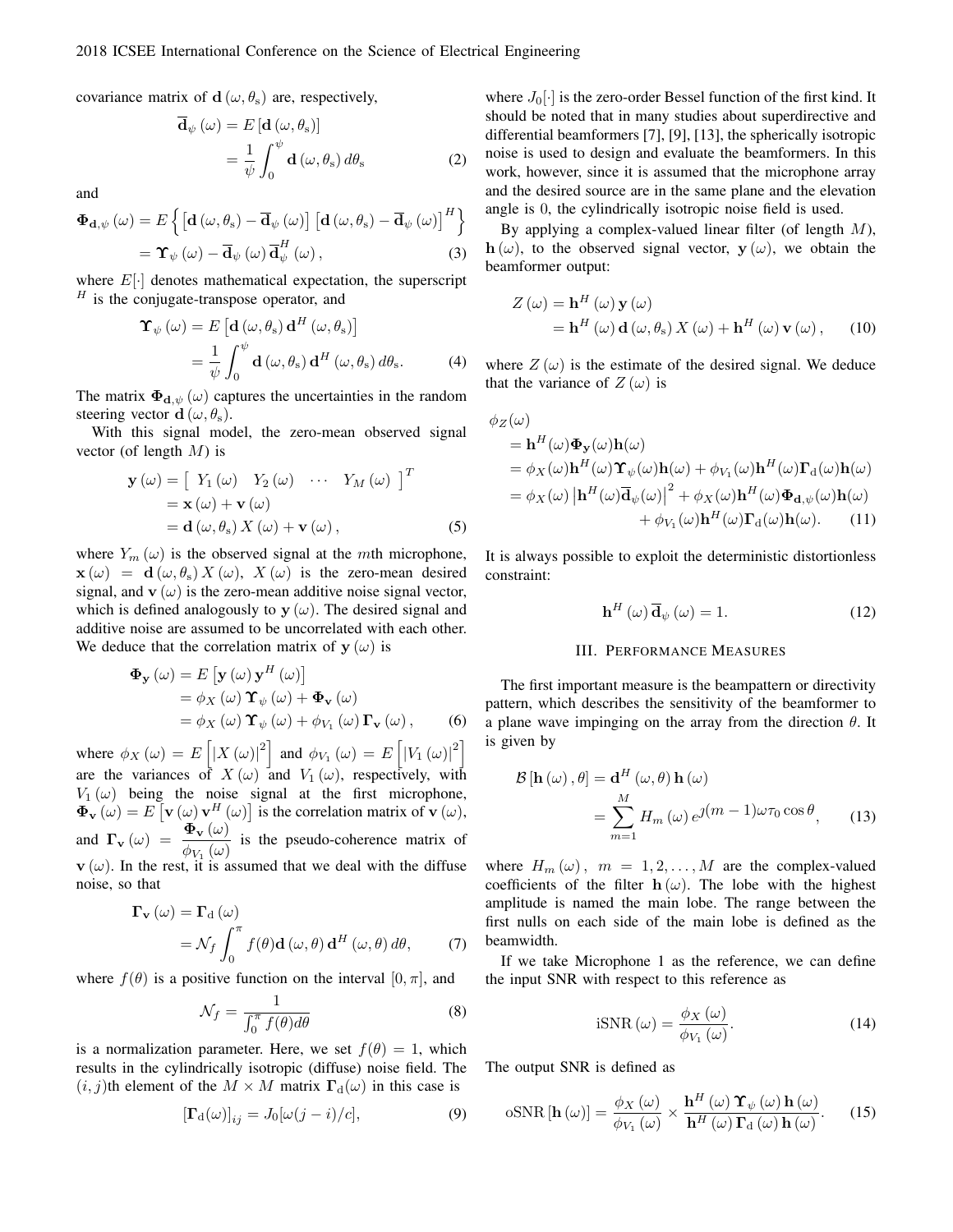

Fig. 1. Performance of the MSNRG beamformer versus *M* for different values of  $\psi$ : (a) DF, (b) WNG, and (c) SNR gain in the cylindrically isotropic noise field. Conditions:  $\delta = 1.0$  cm and  $f = 1$  kHz.

From the previous definitions, we deduce that the SNR gain is

$$
\mathcal{G}[\mathbf{h}(\omega)] = \frac{\text{oSNR}[\mathbf{h}(\omega)]}{\text{iSNR}(\omega)} \n= \frac{\mathbf{h}^H(\omega) \mathbf{\Upsilon}_{\psi}(\omega) \mathbf{h}(\omega)}{\mathbf{h}^H(\omega) \mathbf{\Gamma}_{\mathbf{d}}(\omega) \mathbf{h}(\omega)} \n= \frac{\frac{1}{\psi} \int_0^{\psi} |\mathcal{B}[\mathbf{h}(\omega), \theta]|^2 d\theta}{\frac{1}{\pi} \int_0^{\pi} |\mathcal{B}[\mathbf{h}(\omega), \theta]|^2 d\theta},
$$
\n(16)

which is closely related to the front-to-back ratio (FBR) [12], [13] defined as

$$
\mathcal{R}\left(\mathbf{h}\right) = \frac{\int_0^{\pi/2} |\mathcal{B}(\mathbf{h}, \theta)|^2 d\theta}{\int_{\pi/2}^{\pi} |\mathcal{B}(\mathbf{h}, \theta)|^2 d\theta} \tag{17}
$$

in the cylindrically isotropic noise field.

The most convenient way to evaluate the sensitivity of the array to some of its imperfections with conventional superdirective beamformers is via the so-called white noise gain (WNG), which is defined as

$$
\mathcal{W}\left[\mathbf{h}\left(\omega\right)\right] = \frac{\left|\mathbf{h}^{H}\left(\omega\right)\mathbf{d}\left(\omega,0\right)\right|^{2}}{\mathbf{h}^{H}\left(\omega\right)\mathbf{h}\left(\omega\right)},\tag{18}
$$

where  $\mathbf{d}(\omega,0)$  is the steering vector corresponding to the desired source, which is assumed to be at the endfire direction. The maximum WNG that can be achieved by a beamformer is equal to *M* [22], i.e.,  $W_{\text{max}}[\mathbf{h}(\omega)] = M$ . Note that  $W[\mathbf{h}(\omega)] < 1$  indicates there is white noise amplification.



Fig. 2. Beampatterns of the MSNRG beamformer for different values of *ψ*: (a)  $\psi = 20^{\circ}$ , (b)  $\psi = 40^{\circ}$ , (c)  $\psi = 60^{\circ}$ , and (d)  $\psi = 80^{\circ}$ . Conditions:  $M = 4$ ,  $\delta = 1.0$  cm, and  $f = 1$  kHz.

Another important measure with conventional superdirective beamformers is the DF. It quantifies how the microphone array performs in the presence of reverberation when the desired source is at the endfire direction. With the cylindrically isotropic (diffuse) noise field, the DF is defined as

$$
\mathcal{D}\left[\mathbf{h}\left(\omega\right)\right] = \frac{\left|\mathbf{h}^{H}\left(\omega\right)\mathbf{d}\left(\omega,0\right)\right|^{2}}{\mathbf{h}^{H}\left(\omega\right)\mathbf{\Gamma}_{\mathrm{d}}\left(\omega\right)\mathbf{h}\left(\omega\right)}.\tag{19}
$$

The maximum DF,  $\mathcal{D}_{\text{max}}[\mathbf{h}(\omega)]$ , that can be achieved by a beamformer in this case is equal to  $2M - 1$  [27].

The WNG and DF will also be used here to evaluate the new fixed beamformers.

# IV. SUPERDIRECTIVE BEAMFORMERS

In (16), we recognize the generalized Rayleigh quotient [28]. It is well known that this quotient is maximized with the eigenvector corresponding to the maximum eigenvalue of  $\Gamma_d^{-1}(\omega)$   $\Upsilon_{\psi}(\omega)$ . Therefore, the MSNRG beamformer is

$$
\mathbf{h}_{\text{MSNRG}}\left(\omega\right) = \alpha\left(\omega\right)\mathbf{t}\left(\omega\right),\tag{20}
$$

where  $\alpha(\omega) \neq 0$  is an arbitrary complex number and  $\mathbf{t}(\omega)$ is the eigenvector of matrix  $\mathbf{\Gamma}_{\mathbf{d}}^{-1}(\omega) \mathbf{\Upsilon}_{\psi}(\omega)$  corresponding to the maximum eigenvalue,  $\lambda(\omega)$ . We deduce that

$$
\mathcal{G}\left[\mathbf{h}_{\mathrm{MSNRG}}\left(\omega\right)\right] = \lambda\left(\omega\right). \tag{21}
$$

Clearly, we always have

$$
\mathcal{G}\left[\mathbf{h}_{\mathrm{MSNRG}}\left(\omega\right)\right] \geq \mathcal{G}\left[\mathbf{h}\left(\omega\right)\right], \ \forall \mathbf{h}\left(\omega\right). \tag{22}
$$

In practice, it is important to properly choose the value of  $\alpha(\omega)$ . Here, we have three possibilities.

Let us define the conventional distortionless constraint:

$$
\mathbf{h}^{H}(\omega)\,\mathbf{d}(\omega,0) = 1. \tag{23}
$$

The first possibility is to find  $\alpha(\omega)$  in such a way that the MSNRG beamformer is distortionless in the conventional sense. Substituting (20) into (23), we get

$$
\alpha\left(\omega\right) = \frac{1}{\mathbf{d}^H\left(\omega, 0\right) \mathbf{t}\left(\omega\right)}.\tag{24}
$$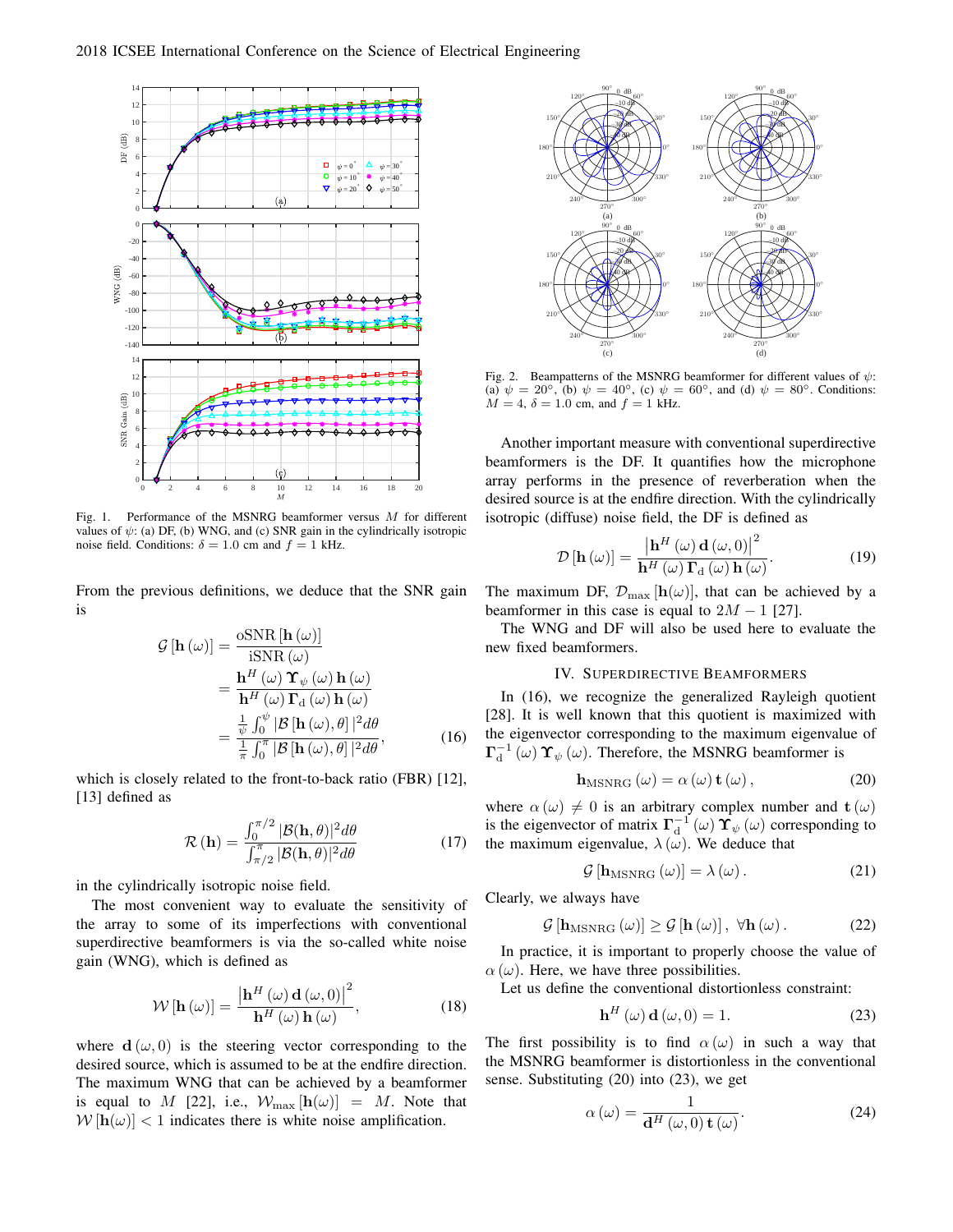

Fig. 3. Beampatterns of the MSNRG beamformer versus frequency. Conditions:  $M = 4$ ,  $\delta = 1.0$  cm, and  $\psi = 60^\circ$ .

Plugging (24) in (20), we obtain the first kind of MSNRG beamformer:

$$
\mathbf{h}_{\text{MSNRG},1}(\omega) = \frac{\mathbf{t}(\omega)}{\mathbf{d}^H(\omega,0)\,\mathbf{t}(\omega)}.\tag{25}
$$

The second possibility to find  $\alpha(\omega)$  is by using the deterministic distortionless constraint defined in (12). We easily find the second MSNRG beamformer:

$$
\mathbf{h}_{\mathrm{MSNRG},2}\left(\omega\right) = \frac{\mathbf{t}\left(\omega\right)}{\overline{\mathbf{d}}_{\psi}^{H}\left(\omega\right)\mathbf{t}\left(\omega\right)}.\tag{26}
$$

Finally, the third and last proposed idea to find  $\alpha(\omega)$  is by using the power conservation constraint:

$$
\mathbf{h}^{H}(\omega) \, \mathbf{\Upsilon}_{\psi}(\omega) \, \mathbf{h}(\omega) = 1. \tag{27}
$$

Then, the third MSNRG beamformer is

$$
\mathbf{h}_{\mathrm{MSNRG},3}\left(\omega\right) = \frac{\mathbf{t}\left(\omega\right)}{\sqrt{\mathbf{t}^{H}\left(\omega\right)\mathbf{\Upsilon}_{\psi}\left(\omega\right)\mathbf{t}\left(\omega\right)}}.\tag{28}
$$

It should be noted that, when  $\psi = 0$ , i.e., the fixed point source case, the proposed three MSNRG beamformers degenerate to the traditional SD beamformer [7], [22].

# V. SIMULATIONS

In this section, the performance of the proposed beamformers are evaluated in terms of the beampattern, SNR gain, WNG, and DF.

First, we examine the DF, WNG, and SNR gain of the MSNRG beamformer versus the number of microphones, *M*, for  $f = 1$  kHz and different values of  $\psi$ . A uniform linear array (ULA) with  $\delta = 1.0$  cm is considered. The performances of the proposed three MSNRG beamformers are very similar, which is reasonable since the only difference among them is the choice of the scalar  $\alpha(\omega)$ . So, we just present the performance of the first kind of MSNRG beamformers,  $h_{MSNRG,1}(\omega)$ . As can be seen, when  $\psi > 0$ , the DF of the beamformer  $h_{MSNRG,1}(\omega)$  is smaller than that of the traditional SD beamformer ( $\psi = 0$ ), and the difference increases with the value of  $\psi$  and the number of microphones. Specifically, when  $\psi$  is large, the SNR gain of the MSNRG beamformer in the cylindrically isotropic noise field does not increase with *M* after reaching its maximum, and so is the



Fig. 4. Performance of the MSNRG beamformer versus frequency for different values of *ψ*: (a) DF, (b) WNG, and (c) SNR gain in the cylindrically isotropic noise field. Conditions:  $M = 4$  and  $\delta = 1.0$  cm

WNG. For example, when  $\psi = 50^\circ$ , the maximum SNR gain in the cylindrically isotropic noise field is obtained when  $M = 6$  and this gain does no longer increase with the number of microphones. The WNG stays in a very low level no matter how many microphones are used. Both the DF and SNR gain decrease with the increase of  $\psi$ , while the WNG increases with the increase of *ψ*.

Second, we consider a ULA with  $M = 4$  and  $\delta = 1.0$  cm. The beampatterns of the beamformer  $h_{MSNRG,1}(\omega)$  for  $f =$ 1 kHz and different values of  $\psi$  are plotted in Fig. 2. As seen, the beampatterns of the MSNRG beamformer vary greatly with  $\psi$ . The beamwidth of the beampattern increases with the value of  $\psi$ . Accordingly, the beamwidth of the designed beampattern can be changed by controlling the value of *ψ*. It should be noted, however, that for the given array aperture, the beamwidth of the designed beampattern cannot be very narrow, even when  $\psi = 0$ , due to the small aperture of the array. Figure 3 plots the beampatterns of the designed MSNRG beamformer versus frequency for  $\psi = 60^\circ$ . As seen, the obtained beampatterns are almost frequency invariant, except at very low frequencies (*f <* 100 Hz) due to numerical problems. The simulation results, i.e., DF, WNG, and SNR gain of the MSNRG beamformer,  $h_{MSNRG,1}(\omega)$ , in the cylindrically isotropic noise field versus frequency with different values of  $\psi$  are plotted in Fig. 4. It shows that the DF decreases with the value of  $\psi$ . This is reasonable since the wider is the beamwidth, the lower is the DF. Also, the SNR gain in the cylindrically isotropic noise field decreases with the value of  $\psi$ , while the WNG increases with the increase of the value